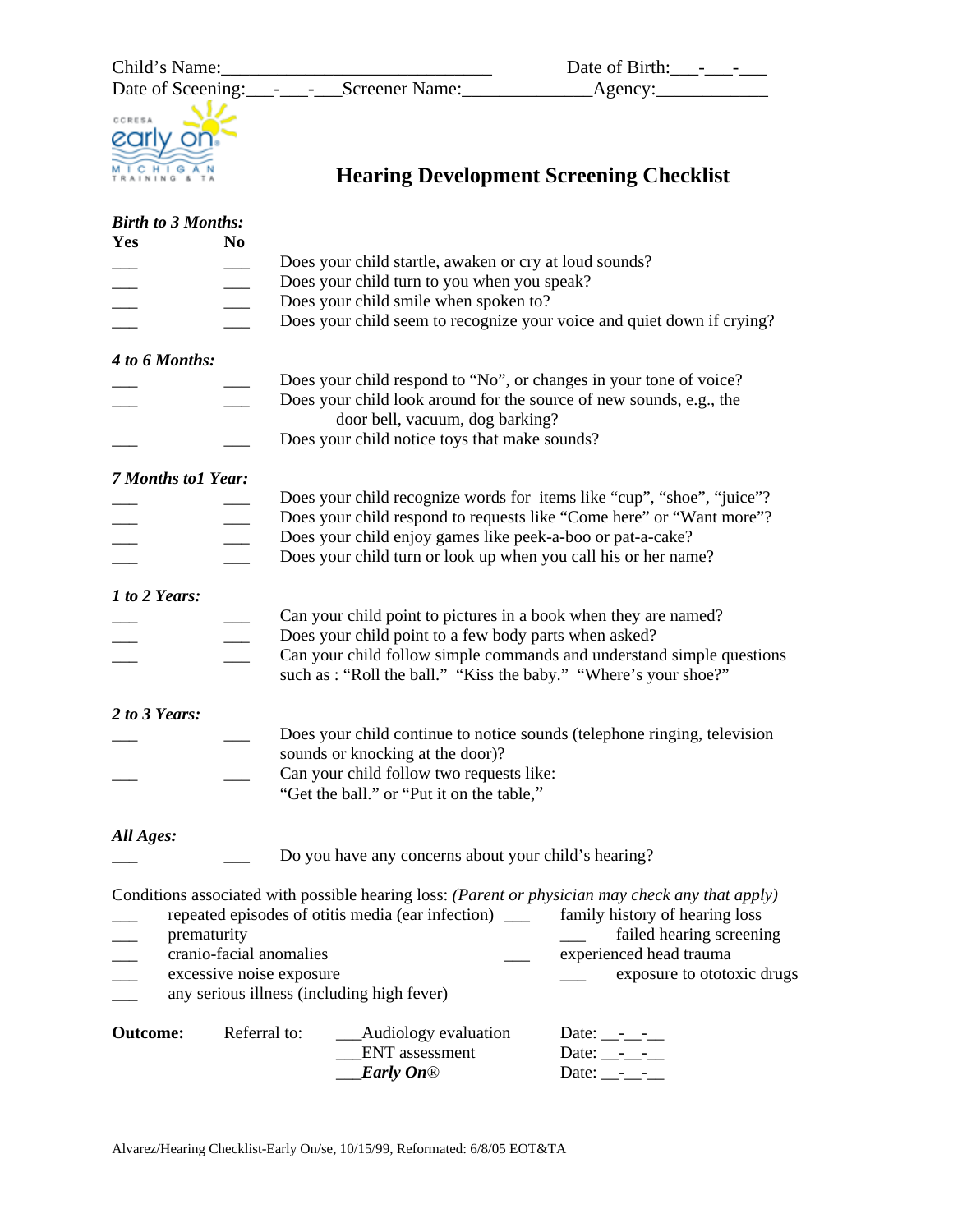

# **Vision Screening Checklist**

# **Birth to 1 month:**

#### **Yes No**

- \_\_\_ \_\_\_ Pupil reaction to light.
- \_\_\_ \_\_\_ Blinks when light is too bright.
- \_\_\_ \_\_\_ Fixates on face (eye contact).
- \_\_\_ \_\_\_ Eyes turn the opposite direction that head turns or tilts; this reflex (doll's eyes reflex) is inhibited after a few weeks as an infant's fixation increases.

#### **1 to 3 Months:**

- \_\_\_ \_\_\_ Stares at light source.
- \_\_\_ \_\_\_ Eye movements poorly coordinated (may not always appear to be straight or work together)
- \_\_\_ \_\_\_ Fascinated by lights and bright colors.
- \_\_\_ Shifts eyes toward sound source.
- \_\_\_ \_\_\_ Follows or tracks a slowly moving object horizontally. Tracks from center to side to side to center (can't cross midline).
- \_\_\_ \_\_\_ Emerging convergence on objects as close as 5 inches.
- \_\_\_ \_\_\_ Visually inspects nearby surroundings (may move head and eyes as well as body)
- \_\_\_ \_\_\_ Watches own hand movements.
- \_\_\_ \_\_\_ Prefers to look at some pictures, people, toys longer than others, alerts to favorite object.

# **3 to 5 Months:**

- \_\_\_ \_\_\_ Looks at objects in hands momentarily.
- \_\_\_ \_\_\_ Looks at hands and plays with hands at midline.
- \_\_\_ \_\_\_ Shifts gaze from hand to object and from object to hand.
- \_\_\_ \_\_\_ Fixates on object at 3 feet distance.
- \_\_\_ \_\_\_ Reaches for caregiver's face.
- \_\_\_\_ Reaches for dangling toy.
- \_\_\_ \_\_\_ Follows a moving object over 180 degree arc.
- \_\_\_ \_\_\_ When sitting or laying down, turns head to either side to look at something she or he hears.
- Watches object dropped.
- \_\_\_ \_\_\_ Visually directed reach and grasp.

# **5 to 7 Months:**

- \_\_\_ \_\_\_ Fixation fully developed.
- \_\_\_ \_\_\_ Eyes appear to be in balance with each other. Any deviation (in, out, up or down) seen at 6 months should be followed medically.
- \_\_\_ \_\_\_ While sitting, tracks a toy moving across the table.
- \_\_\_ \_\_\_ Looks into mirror and may smile or pat image.